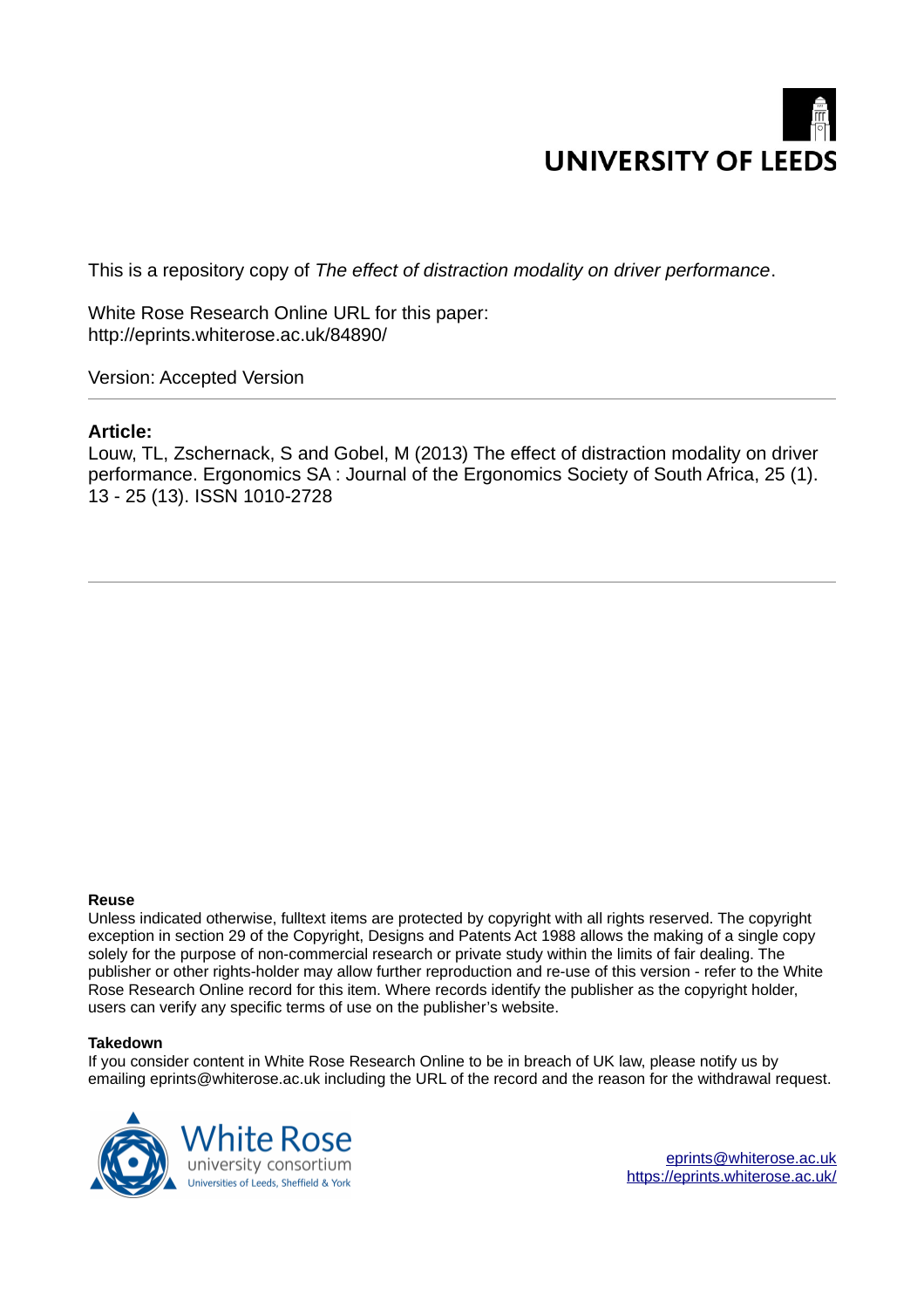# **The effect of distraction modality on driver performance**

| Tyron L. Louw       | Swantje Zschernack                          | Matthias Göbel    |  |  |  |
|---------------------|---------------------------------------------|-------------------|--|--|--|
|                     | Department of Human Kinetics and Ergonomics |                   |  |  |  |
| Rhodes University   |                                             |                   |  |  |  |
| Grahamstown         |                                             |                   |  |  |  |
|                     | South Africa                                |                   |  |  |  |
|                     |                                             |                   |  |  |  |
| tyronlouw@gmail.com | s.zschernack@ru.ac.za                       | m.goebel@ru.ac.za |  |  |  |

### **Abstract**

The increased implementation of in-vehicle information systems presented in the different perceptual modalities and the implications this has on driver distraction has prompted a research focus in this area. The present study investigated the effect of attending to a secondary comprehension task in three different perceptual modalities on driver performance. Twenty four students participated. There were three modality conditions (central visual, peripheral visual, auditory) and two difficulty conditions (low and high). The central vision condition presented text in the central visual field, the peripheral visual condition presented text in the horizontal periphery, while prerecorded texts were played in the auditory condition. Results confirmed that driving performance decreases with concurrent secondary task attention in any perceptual modality. Auditory distraction degrades driver performance the least  $(\sim 19\%)$  compared to pure driving, followed by central visual distraction  $(\sim 31\%)$  followed by peripheral visual distraction (~54%). These differences can be attributed to superior time-sharing of the audio-visual dichotomy, as predicted by multiple resource theory.

*Keywords*: driver distraction; driver safety; in-vehicle tasks; multiple resource theory; human-machine interface.

### **1. Introduction**

Driving is a common activity for many people, making driving safety an important issue in everyday life. Over the 20 years from 1990 to 2011, the number of licensed vehicles in South Africa has grown 53%, from approximately 5.25 million to 9.95 million, while total annual mileage travelled annually in South Africa has increased 27,5% from 1990 to 2008 and reached 129 million kilometres in 2010 (Road Traffic Management Corporation, 2011). However, in spite of safety improvements in road and vehicle design, the total number of fatal crashes still rises. Motor vehicle-related fatalities in South Africa has increased from 11,157 in 1990 to 14,627 in 2010 (Road Traffic Management Corporation, 2011), with a social cost rising to an estimated R306 Billion in 2012, approximately 10% of South Africa's gross domestic product (Ensor and West, 2013). This figure dwarfs estimates from other developing countries, where the cost of accidents is said to consume an average of 2% of GDP. Taken together, these figures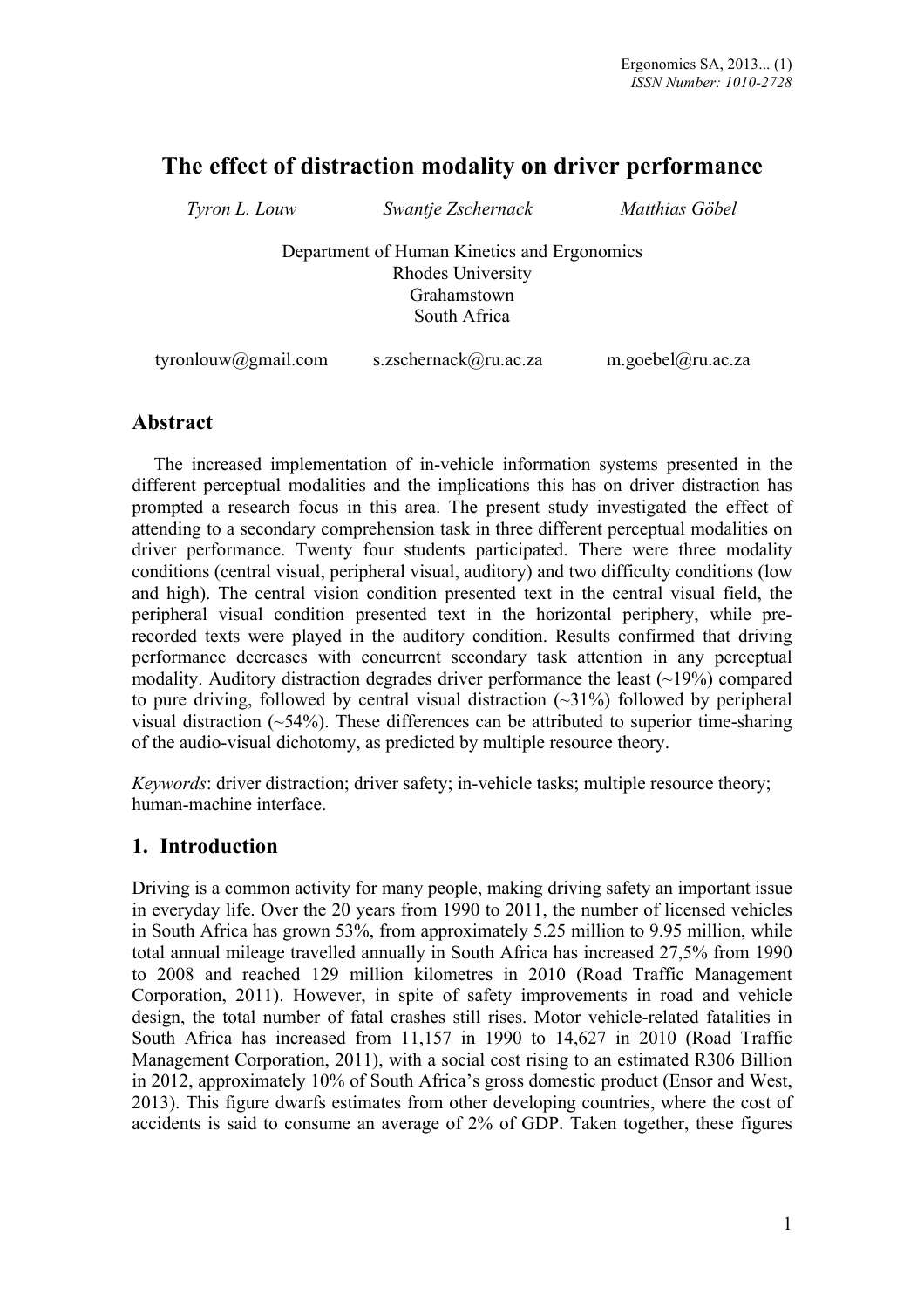demonstrate that driving safety represents a persistent and important issue in transport in South Arica.

Although most motor vehicle crashes are attributed to multiple causes, driver error represents the dominant causal factor, as drivers are responsible for operating vehicles and avoiding crashes (Lee, 2007). Driver inattention was linked to nearly 80% of crashes and 65% of near-crashes in the U.S conducted naturalistic 100-Car Study, with driver distraction estimated to have contributed to 25% of these (Stutts et al., 2001; Klauer et al., 2006). Most of these incidences resulted from the impairment of driver's attention, including distraction associated with secondary tasks, driving-related inattention to the forward roadway, non-specific eye glances, and fatigue. Driver distraction is defined as the directing of attention away from the driving task towards an object or event in the internal or external vehicle environment (Stutts et al., 2001).

Recent advancements in in-vehicle information systems (IVIS) (e.g., navigation systems, head-up displays, hands-free cell phone kits, and internet) have been promoted as a possible solution to alleviate driver distraction in situations where there is a competition of attention resources. Reducing distraction by presenting two sets of information in different perceptual modalities might be a viable solution to alleviate driver distraction; however, research suggests that doing so may in fact increase cognitive distraction and reduce the driver's ability to respond to critical signals in the road scene (Lunenfeld, 1989; Mollenhauer, et al., 1997; Srinivasan & Jovanis, 1997, Lee et al., 2008).

The Multiple Resource Theory (MRT) (Wickens 1984; Wickens 2002) accounts for this phenomenon in terms of competition for attentional resources classified by four dichotomous dimensions: processing *stages* (perception or response selection, and response execution), processing *codes* (response (spatial and verbal)), perceptual *modalities* (auditory or visual) (Wickens, 2002), and visual *channel* (focal or ambient vision) (Horrey & Wickens, 2004). These dimensions account for variance in timesharing performance. Assuming equal resource demand or task difficulty, MRT holds that when two tasks compete for resources at one level of a given dimension (e.g. two tasks demanding visual perception in driving), performance of one or both degrades. This suggests that in a dual-task setting, tasks are better time-shared if each draws on resources from two different perceptual modalities than between two similar modalities i.e. Audio-visual vs. Visual-visual. That is, cross-modal time-sharing is better than intra-modal time-sharing.

Inferences from MRT, along with the trend toward increasing use of IVISs and the abovementioned statistics from Road Traffic Management Corporation (2011), provides strong support to consider the effect that attending to information in different perceptual modalities has on driver behaviour (Alm & Nilsson, 1995).

This driving simulator study was designed to investigate the effect of attending to a secondary task (surrogate IVIS) presented in three different perceptual modalities on primary (driving) task performance. The difficulty of the secondary tasks was varied in order to ascertain whether any performance decrement was due to a limitation in central processing or due to concurrent demand of one attentional resource.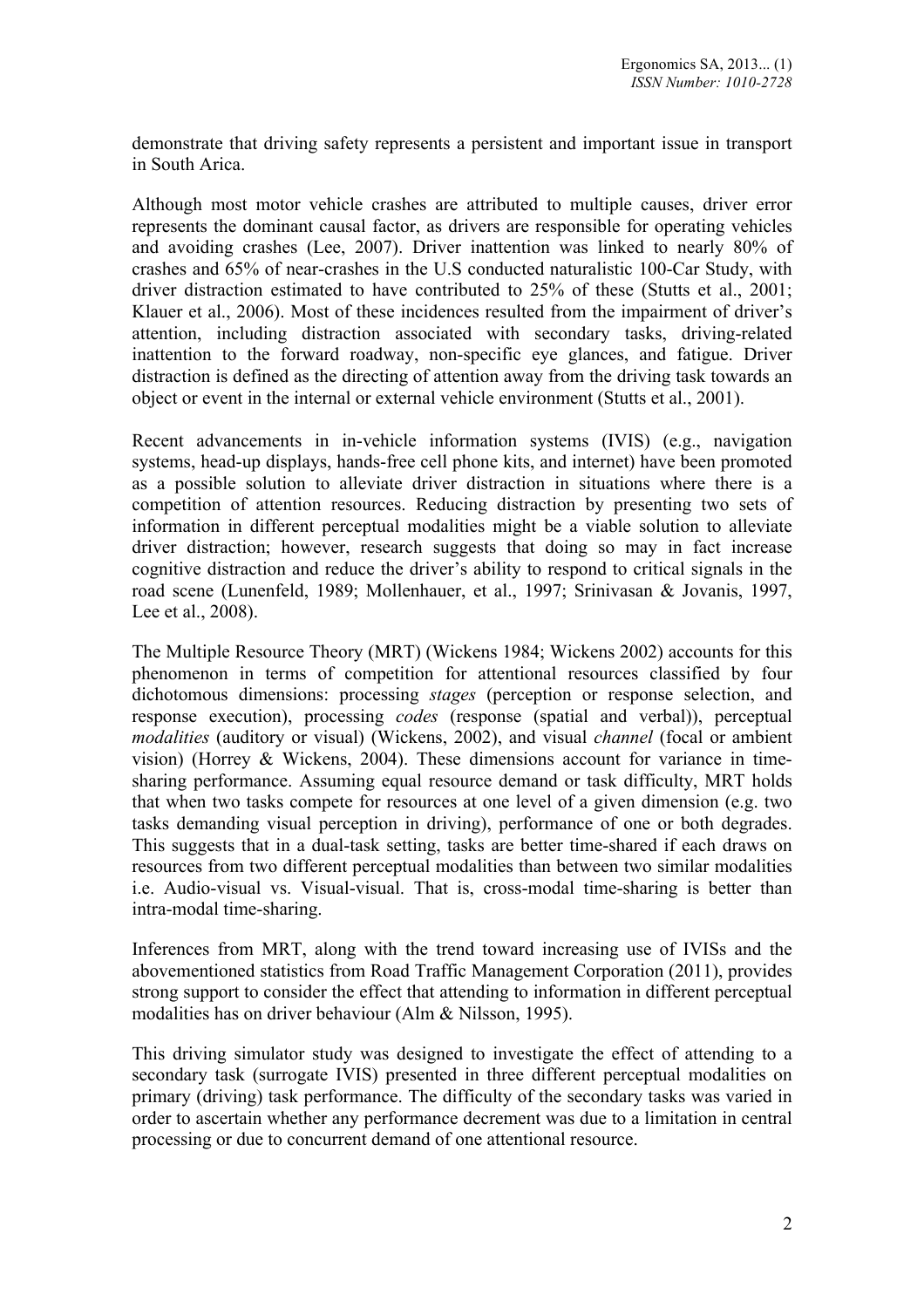First, we predicted that that there will be a difference in driving performance during secondary task execution of differing modalities performed under the same difficulty. Second, we anticipated that there would be a difference in driving performance with a change in task difficulty. Finally, driving performance will decrease with an increase in visual eccentricity of the secondary task.

## **2. Method**

#### **2.1 Design and analysis**

This study used a fixed-base driving simulator. A repeated measures experimental design was used, involving two parameters: secondary task (surrogate IVIS) modality and secondary task (surrogate IVIS) difficulty. This resulted in a 3 (perceptual modality) x 2 (task difficulty) within-subjects design, with six experimental conditions. Perceptual modality conditions were central visual, peripheral visual and auditory; difficulty conditions were defined as low and high conditions, based on each of the modal conditions. All experimental data were imported into a Statistica (v. 9) table. A general linear model was applied, with 2-way analyses of variance (ANOVA) tests  $(p<0.05)$  used to calculate statistical effects between differences in the driving performances as well as between the difficulties. Gender was analysed as a covariate throughout. A confidence level of 95% with a corresponding alpha level of 0.05 (5%) was chosen. Post-hoc tukey tests processed the data further, providing specific significant differences  $(p<0.05)$  between conditions.

#### **2.2 Driving simulator**

The driving simulator (Göbel *et al.,* 1998) (Figure 2) was used for the study. The simulator has no motion system, nor is there any torque feedback at the steering wheel. It is based on a mock-up of a right-hand Opel Monza, with a fully intact cockpit. A realtime, minimally textured, 3-d graphical scene of a virtual road is projected on a 2800mm x 1400 mm screen in front of the driver. No realistic sounds of engines or other sounds were used in this study. The projection system consists of one forward channel, at a resolution of 800 x 600 pixels. For this study, the frame rate was fixed to a constant 60Hz. Data were collected at the frame rate. Tracking (driving) speed was kept constant, at a speed low enough to allow for drivers to perform the primary and secondary task in parallel. The geometric positions of the simulation display are shown in Figure 1.



**Figure 1.** Geometric positions of driver and simulation display.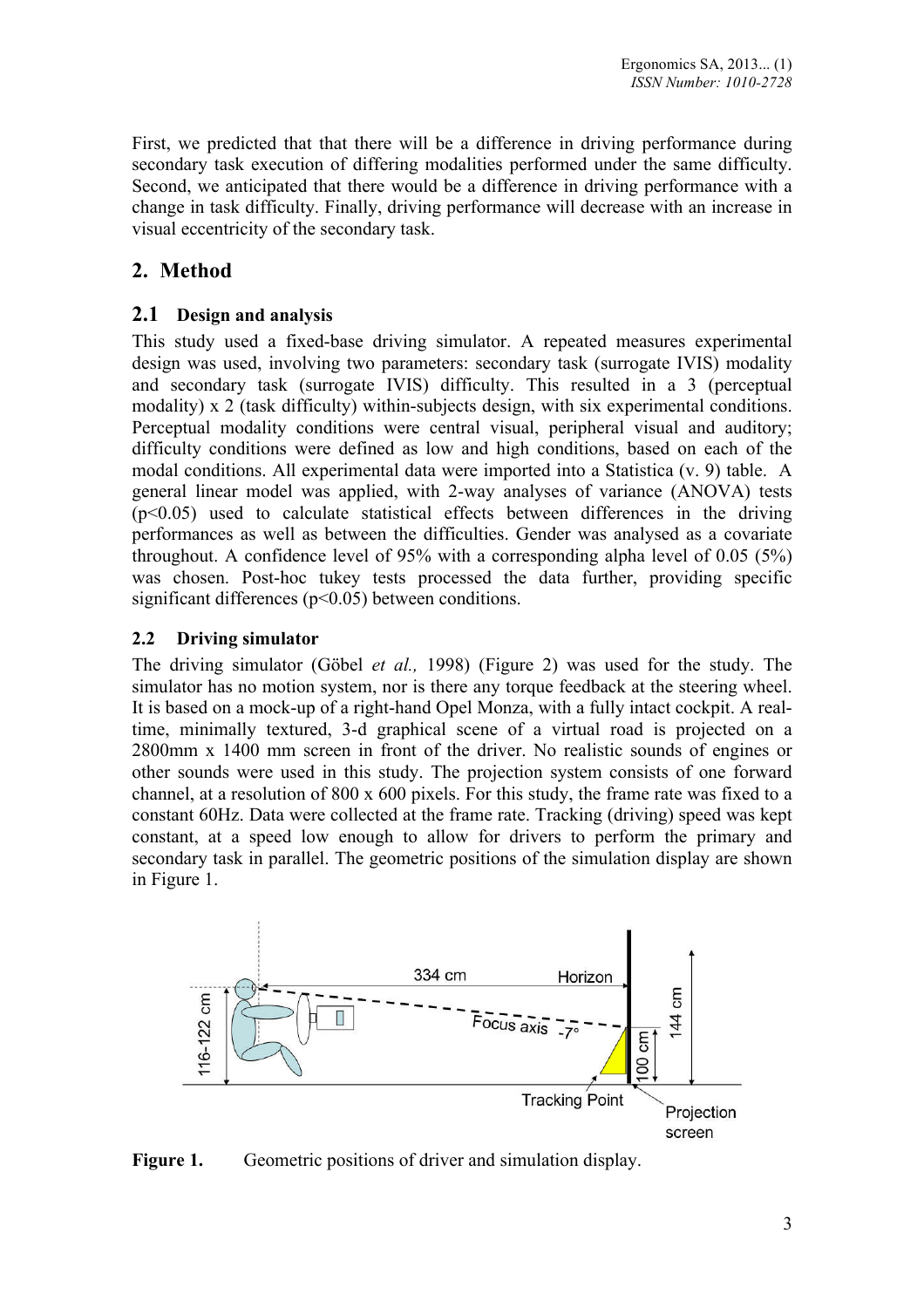

Figure 1. Participants' view of the driving simulator.

### **2.3 Primary task (driving) and performance measure**

The simulator experiment compared vehicle lateral control (driving performance) with, and without secondary tasks that pose visual/auditory and cognitive distraction, displayed in three different modalities. Visual and cognitive distractions have been linked to degraded lateral control (Angell et al., 2006; Carsten et al., 2005). The driving simulator was used to reproduce roadway demands and a comprehension secondary task to reproduce demands representative of IVIS (dual-task approach). The primary task was a tracking task, which allowed every deviation from the target line to be measured. In this way, the driving task required 100% attention, with any reduction in performance was attributable to the secondary task. Driving performance was not considered for the first 1.5 seconds of each condition in order to allow for stabilisation.

#### **2.4 Secondary tasks (sIVIS)**

Three distinct in-vehicle comprehension tasks or surrogate IVIS (sIVIS) were designed to imitate methods of stimulus presentation in a real vehicle. The sIVIS tasks used were comprehension tasks that took the form of three modalities of IVIS commonly found in motor vehicles. These included: 1) central visual, as utilized by Heads-Up Display (HUD), 2) peripheral visual, as utilized by Heads-Down Display (HDD), and 3) auditory, as utilized, for example, by navigation systems. The information used in the comprehension tasks consisted of samples of texts (109±10 words) taken from common newspapers. Participants were required to attend to the information in the secondary task while performing the primary (driving) task. In order to ensure the participants were actively engaging with the content of the comprehension texts, following each condition participants were asked questions probing the recall of details from the text. There were three comprehension questions for each text, of which participants were expected to attain two correct answers. Failing this, the driver would repeat the condition at the end of the permutation. In this way, secondary task performance was controlled. A unique permutation of testing order was generated across all participants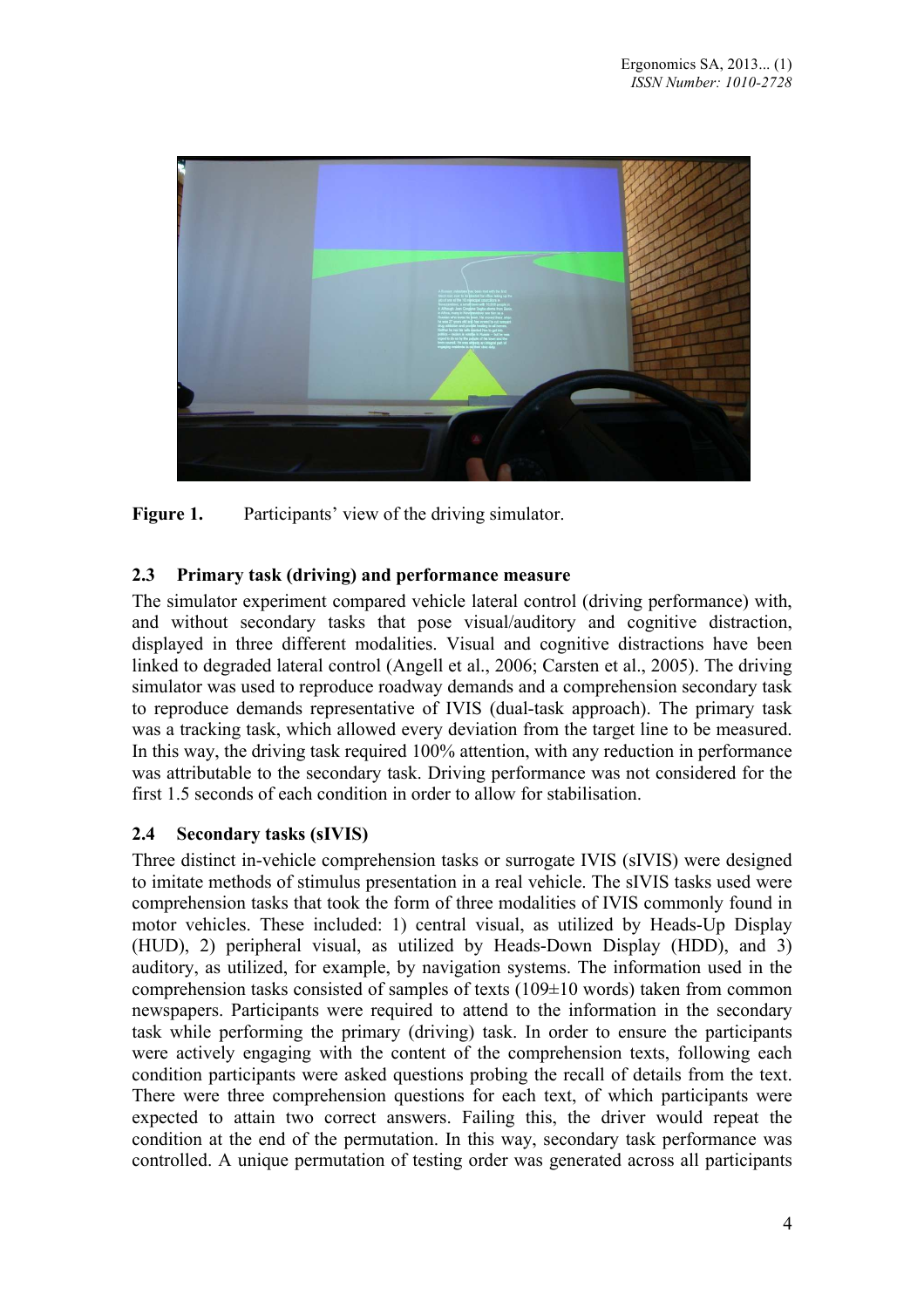in order to further nullify learning effects. In addition, the comprehension tests were permutated across all conditions and participants was such that no participants would experience the same content in the same condition.

In terms of instructions for task prioritisation, drivers were encouraged to perform the secondary (sIVIS) task to the best of their ability while not neglecting the primary (driving) task. The degree of intrusion of the secondary task on performance of the primary (driving) task was examined. This would give an indication as to whether driving decrement is due to a real distraction (i.e. central processing limitation) or whether it is due to competing resources as defined by MRT.

In order to compare the effects of modality the secondary tasks contained information of the same nature. Further, the difficulty of each modal condition was varied in order to ensure that the differences between modalities were as a result of modality and not the secondary task characteristic. Therefore, the aim was to induce driver distraction with similar information for the secondary task but in different modalities and measure its effect on driving performance. This would give an indication as to the extent to which changes in performance were due to changes in resource allocation between the information modality and the secondary task.

Reading speed for the central and peripheral visual conditions was self-paced, resulting in a mean reading duration of 60±20 seconds.

The central visual modality was simulated by projecting the text as a "HUD" on to the focus area of the tracking task (Figure 1), with difficulty being manipulated by setting text character spacing to 1pt for low difficulty and 4pt for high difficulty. In order to isolate the effects of the peripheral visual modality text was present in the horizontal field of view, peripheral (left) to the focus area of the tracking task. For the low and high conditions, eccentricities were set at 10 and 20 degrees of arc, respectively. In the auditory condition the pre-recorded texts were played to the participants via a set of headphones.

The auditory sIVIS task was designed to cognitively load the participants without demanding any additional visual resources. Audio readings of the comprehension texts used in the visual tasks were used as sIVIS for the auditory modality conditions. These were recorded with a SHURE® SM57 unidirectional dynamic microphone using Adobe® Audition 3.0 in a soundproofed professional recording studio. The low difficulty level condition consisted of the information presented at a sound pressure level of 68dB with no distracting background sound, while the high difficulty level condition consisted of the information being played back at a sound pressure level of 68dB with white noise overlaid at a sound pressure level of 74dB. These parameters were set to comply with current in-vehicle stimulus guidelines (ISO, 2002).

#### **2.5 Participants and procedures**

In total, twenty-four participants (12 males, 12 females) were recruited, their ages ranging from 18 to 24 years ( $M = 19.43$  years,  $SD = 1.86$ ). Drivers were drawn from volunteer undergraduate and post-graduate students at Rhodes University. All participants held a valid driver's license for a mean duration of  $2.52$  years (SD = 1.24). Participants with visual impairments were required to wear corrective lenses as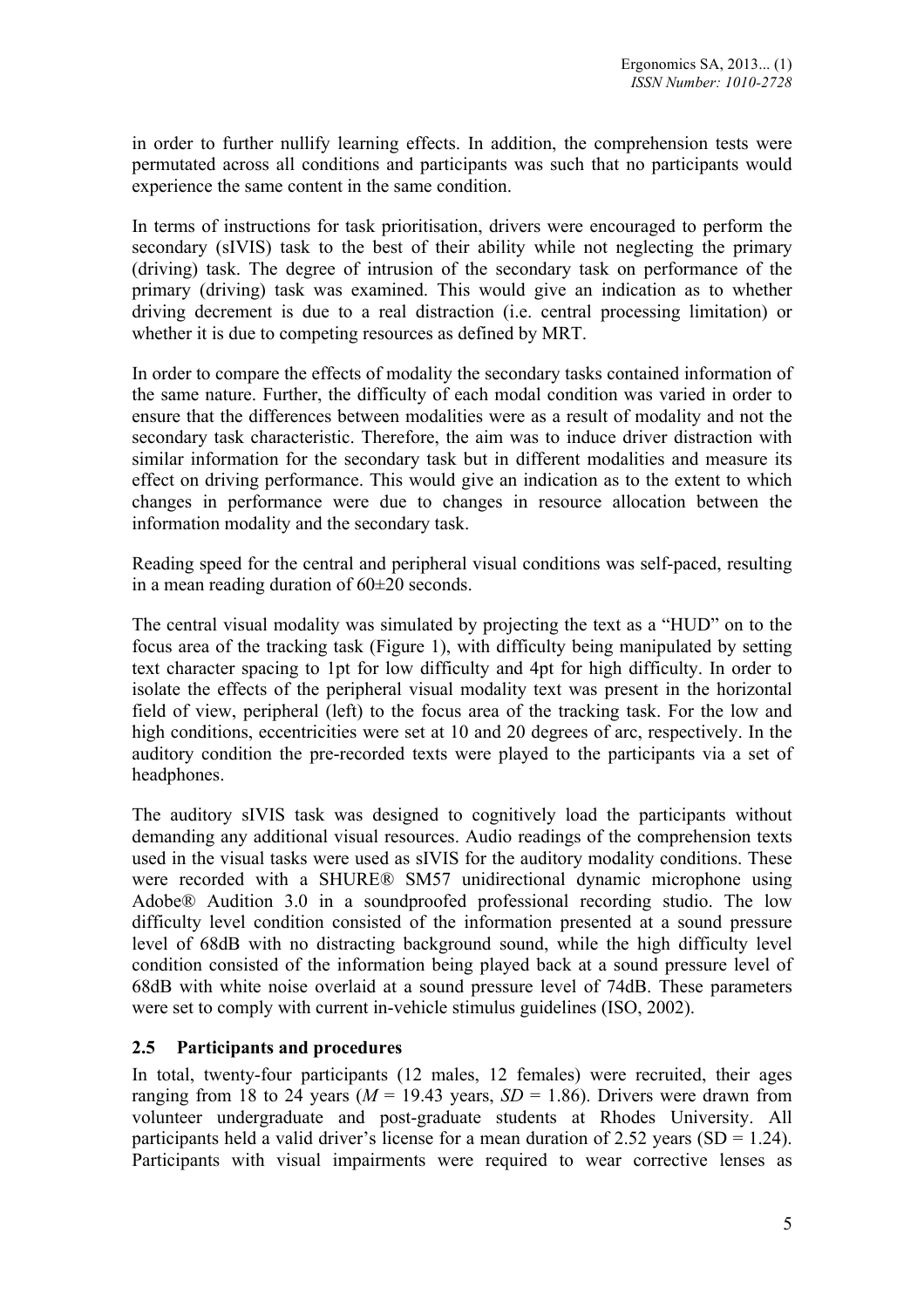indicated by their driver's license. The experiment consisted of a single 40-minute testing. Participants were not given any reward for partaking in the study.

#### **2.6 Procedure**

Experimentation was conducted in the Ergonomics Laboratory in the Department of Human Kinetics and Ergonomics at Rhodes University. On arrival, the aim of the research was explained, after which the subjects were introduced to the simulator with specific instructions explaining the primary (driving) and secondary task. Once they understood this and agreed to take part in the study, they signed informed consent. Data collection took approximately one hour. Subjects were required to participate in one testing session during which two repetitions of six conditions were assessed.

Each participant performed 20 minutes of free driving habituation on the simulator 24 hours before testing. The first 10 minutes consisted of a normal tracking task, excluding any secondary tasks. In the second 10 minutes, participants were familiarised with the sIVIS, while performing the primary driving task. Before the main test, each participant performed a 5-minute pre-test control condition. This consisted of a pure primary (driving) task, and accounted for the baseline driving measure. For the main testing session, each participant performed all conditions in one session, which ranged from 30 - 40 minutes in duration. Each participant performed an additional 5-minute control condition following the testing session, this was combined and analysed along with the pre-test drive to account for the baseline driving measure. Each condition was repeated twice to account for any learning effects during the course of testing. A unique permutation of testing order was generated across all participants in order to further nullify learning effects.

### **3. Results**

The results obtained in this study provide insight into the perceptual and cognitive resource requirements placed on drivers attending to secondary tasks in the sensory modalities most often used in IVIS. Effects of experimental manipulations of difficulty and modality of the secondary (sIVIS) tasks were examined separately using a series of repeated measures ANOVA and Tukey post-hoc comparisons. For the baseline driving data, two repetitions of 5-minute pure driving pre and post-test were recorded. The mean of these two were used in the ANOVA. All results were calculated with gender as a covariate. However, no gender effects were observed across all analyses.

A 3 x 2 (three levels of sIVIS perceptual modality x 2 levels of sIVIS difficulty) repeated measures ANOVA was carried out on the data. Consistent with the basic model of resource allocation (Wickens, 2002), there was a main overall effect of any configuration of sIVIS conditions on tracking performance (computed as a performance index relative to baseline driving  $(=100\%)$  (Figure 3)  $[F(2,22) = 71,45, p < .01]$ . Attending to a secondary task, regardless of modality or difficulty, significantly degrades tracking performance by a minimum of ~19% (Auditory Low condition).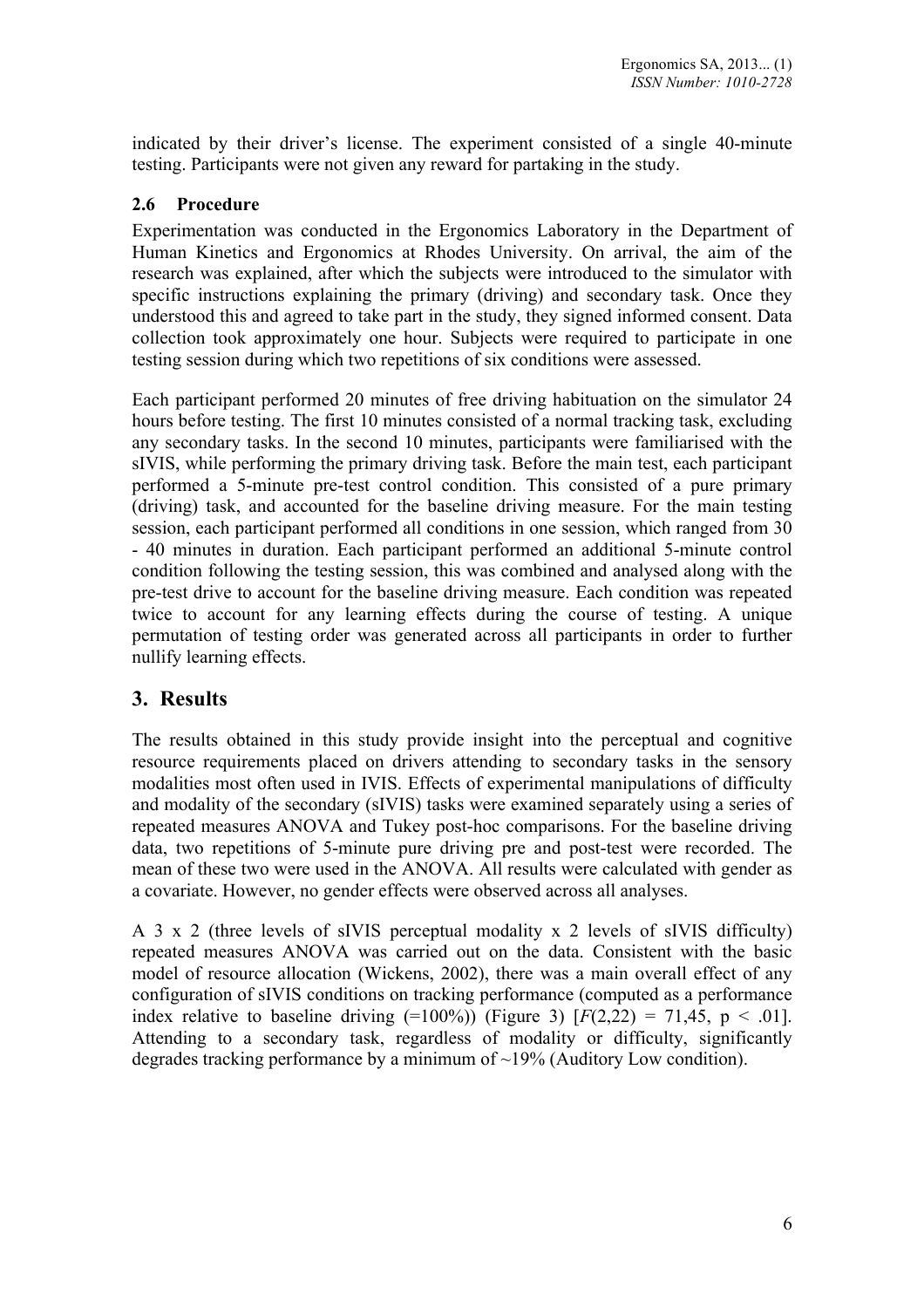

**Figure 2.** Mean deviation responses expressed as a percentage of the baseline drive for each condition and difficulty. Vertical bars denote standard deviation (\* denotes statistically significant difference to baseline,  $p<0.05$ ).

#### **3.1 Effect of modality**

When considering the modal distinctions laid out by MRT, tracking performance differed significantly across and between all modalities  $[F(2, 22) = 71.45, p < .01]$ . The auditory modality elicited the lowest overall decrement in tracking performance  $(\sim 19\%)$ , followed by the central visual modality  $(\sim 31\%)$ , followed by the peripheral visual modality  $(\sim 54\%)$ .

#### **3.2 Effect of difficulty**

The main focus of this investigation was the effect of information modality on driving performance, therefore difficulty of the secondary task was manipulated in order to ensure that the differences between modalities was as a result of modality and not secondary task characteristic. There was an overall significant decrement in tracking performance between the low and high difficulty conditions  $[F(1,44) = 38.95, p \le 0.001]$ , which reflected variations in difficulty of perception of the secondary task within each modality. Post-hoc tukey analysis of pairwise comparisons revealed that there were significant differences between low and high difficulties for the auditory and peripheral vision modalities (Table 1). However, there was no evidence for a significant difference between the low and high difficulty conditions for the central visual modality. Modality was shown to not have any effect on these results, which means that they hold true for the range of difficulties as defined in the current study.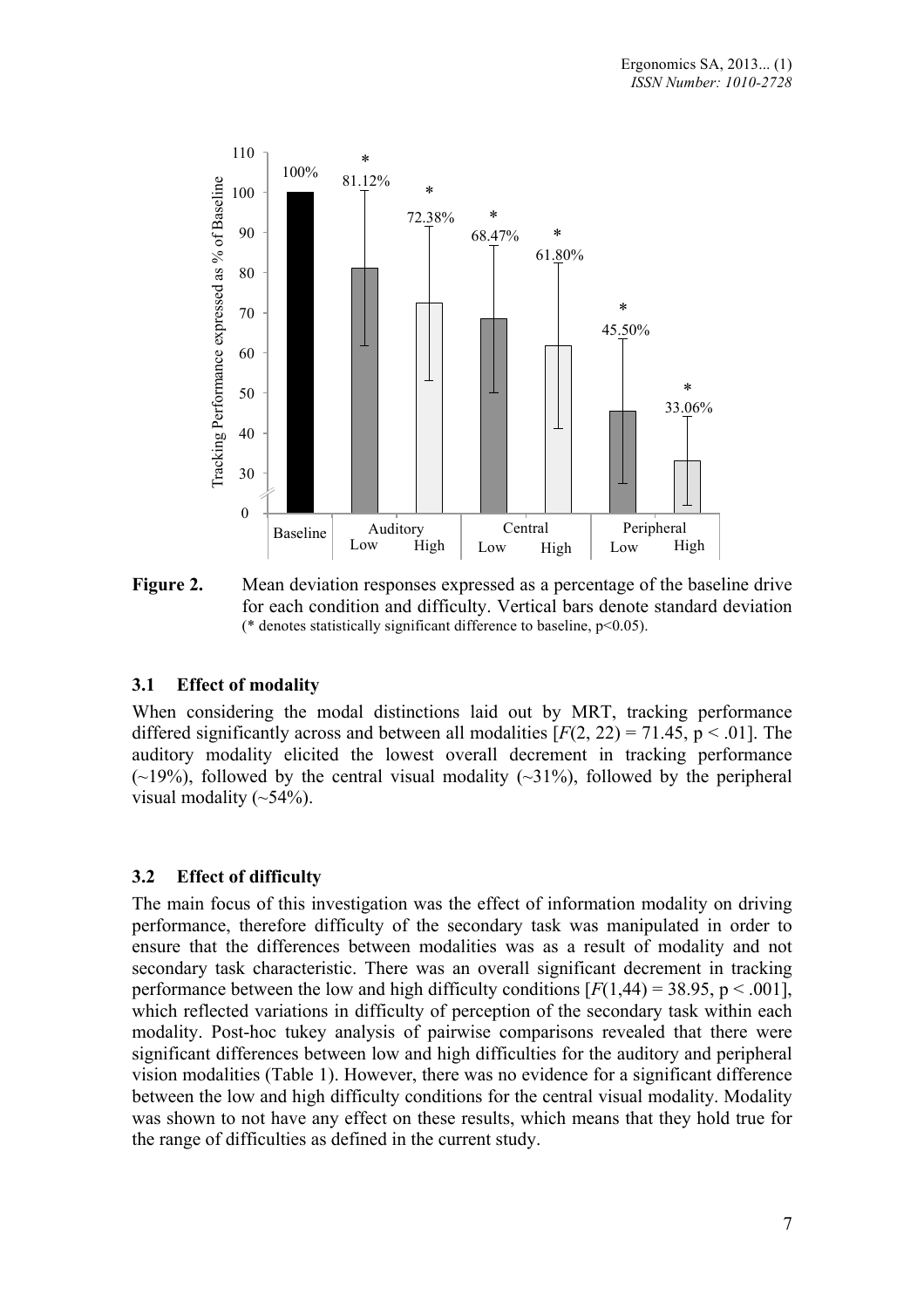**Table 1.** Statistical effects for all comparisons of primary (driving) task performance across all conditions. Values in BOLD represent comparisons of intra-modal differences in difficulty, values in ITALICS represent comparisons of inter-modal differences for the low difficulty condition ( $*$  denotes a statistically significant difference;  $p<0.05$ ).

|                          | Audio<br>High | Central<br>Visual Low | Central<br>Visual High | Peripheral<br>Visual Low | Peripheral<br>Visual High |
|--------------------------|---------------|-----------------------|------------------------|--------------------------|---------------------------|
| Audio Low                | $0.027621*$   | $0.003994*$           | $0.000147*$            | $0.000147*$              | $0.000147*$               |
| Audio High               |               | 0.981345              | $0.011265*$            | $0.000147*$              | $0.000147*$               |
| Central Visual Low       |               |                       | 0.067942               | $0.000147*$              | $0.000147*$               |
| Central Visual High      |               |                       |                        | $0.000173*$              | $0.000147*$               |
| Peripheral Visual<br>Low |               |                       |                        |                          | $0.000422*$               |

#### **3.3 Effect of repetition**

There was a main effect of repetition between the first and second trial over all conditions  $[F(1,22) = 4.53, p \le 0.01]$ . However, post hoc analysis revealed no interaction between trial one and two within each modality. That is, while there was a significant overall difference found between trial 1 and trial 2, this trend was not observed in any of the conditions individually.

#### **3.4 Effect of eccentricity**

In order to consider eccentricity as an influence on primary (driving) task performance, the low difficulty central visual condition is referred to here as 0° eccentricity, while the peripheral visual conditions of low and high difficulty are referred to here as 10° and 20° of eccentricity, respectively.

Tracking performance degraded significantly as the text display for the secondary (sIVIS) task increased in eccentricity. Figure 4 illustrates a significant overall main effect established between the eccentricities of  $0^{\circ}$ ,  $10^{\circ}$ , and  $20^{\circ}$  (F(2,44) = 74.3, p<.001). That is, the greater the eccentricity the greater the primary (driving) decrement. The analysis of pair wise comparisons was not considered in this context as the conditions were considered as part of a spectrum of a continuous data set (eccentricity). More appropriate though, is an estimation of the performance characteristic across this visual spectrum, which shows that tracking performance is predicted to decrease as the displays for the two tasks are progressively separated.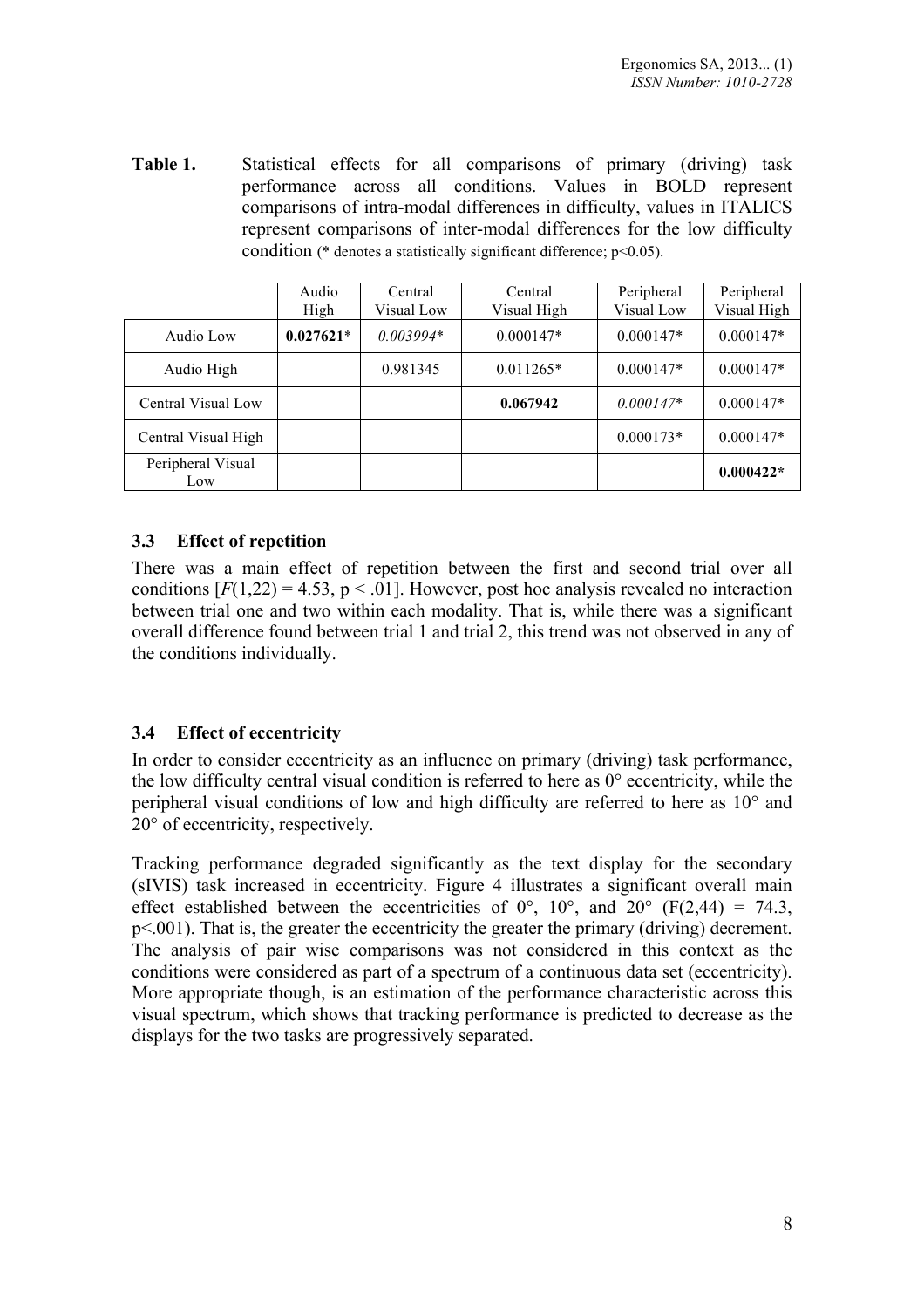

**Figure 3.** Overall mean deviation of low and high difficulties between eccentricities  $(0^{\circ}, 10^{\circ}, \text{ and } 20^{\circ})$  expressed as a percentage of baseline performance, with a polynomial approximation overlaid. Vertical bars denote standard deviation ( $*$  denotes statistically significant difference,  $p<0.01$ ).

### **4. Discussion**

This study explored the effect of attending to a secondary task in different perceptual modalities on primary (driving) performance. From theoretical perspective, this study examines the resource allocation responses of three sensory modalities most used in a dual-task driving setting, at maximal cognitive and perceptual attention. The results provide support for Wickens' (2002) MRT that in dual-task situations, attention is shared more effectively across different perceptual modalities. Consistent with the hypothesis, driving performance attributed to a secondary task degrades significantly, irrespective of the modality through which that task is attended to. Therefore, performing a secondary task whilst driving, places additional strain on the perceptual and cognitive resources, in excess of that imposed by the driving task itself.

This result answers questions pertaining to human information processing at the most basic level. Given that tracking performance corresponds to resource allocation and information processing capacity (Bubb, 1993), the results of this study suggest that that driving performance is directly affected by the availability of resources. Further, this overall degradation indicates that driving in the context assumed herein is for the most part a conscious activity, which intimates that in a dual task context there is a limitation in the processing of information in the higher centres of the nervous system. This places the bottleneck of performance at the perceptual encoding stage of information processing, as this is where the stimulus is matched with previously learned neural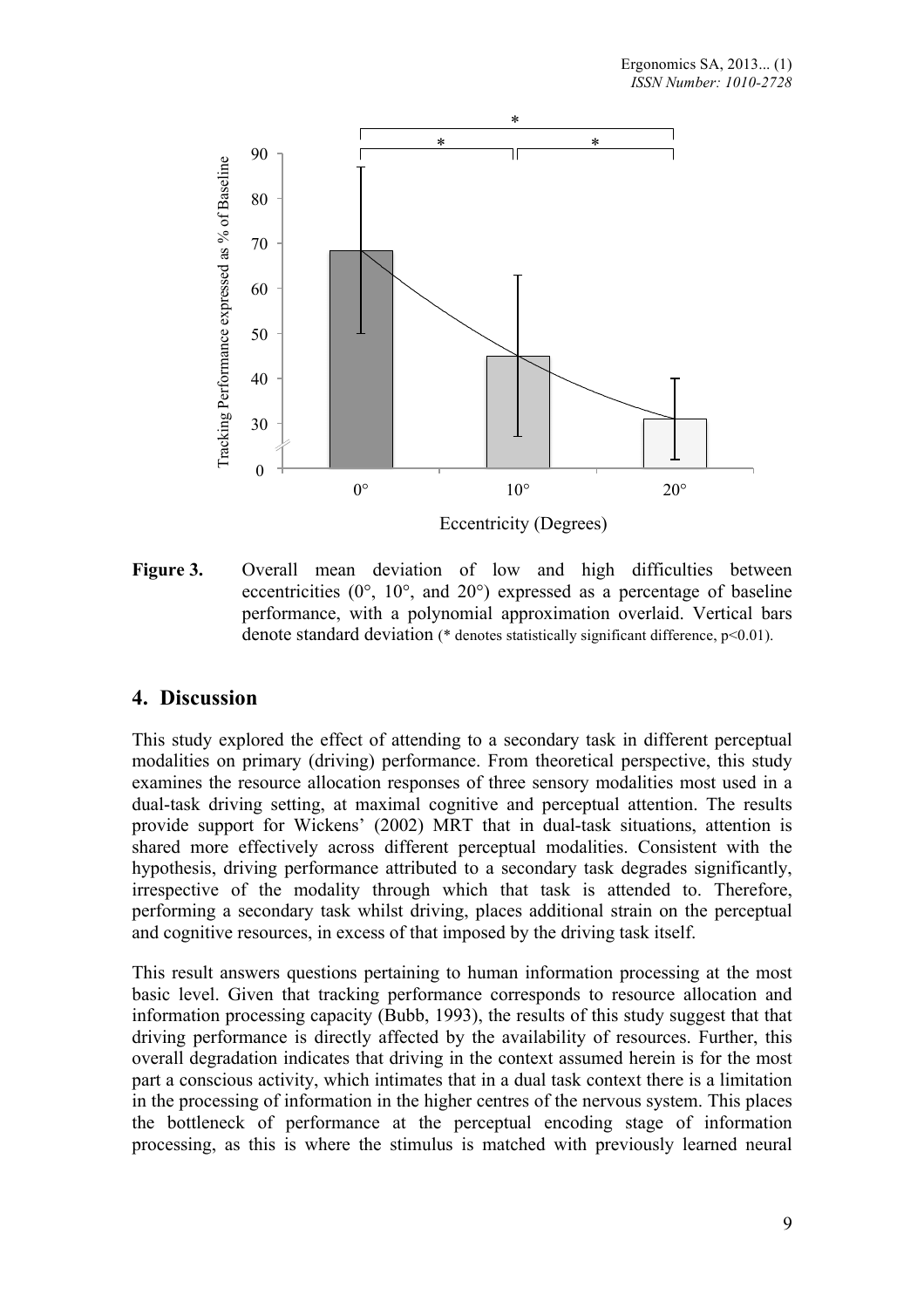codes in the brain and elicits stimulus perception or recognition (Wickens, 1980). This is in line with MRT, which states that even if the perceptual modality is different the tasks will interfere if both require central processing (Wickens, 2002).

While there have been no studies to date considering performance characteristics of all modalities in a worst-case scenario, this finding confirms the principle underlying multiple resource theory (MRT). That is, secondary tasks that compete for the same resources as driving will degrade driving performance (Horrey & Wickens, 2004).

As follows from Wickens' (2002) prediction, there are significant modal differences in driving performances, with the auditory modality proving to affect driving performance to a significantly lesser extent as compared to both visual modalities. However, auditory tasks are force-paced, as opposed to visual tasks that are self-paced, which means that drivers may miss vital information. The most pressing suggestion of these results is that even the most modest distraction supports the distinction between visual and cognitive distraction made by Victor (2005), with visual distraction described as "eyes-off-road" and cognitive distraction describes as "mind-off-road".

The reduction of driving performance even in auditory condition can be accounted for by one or two mechanisms. The first is that a tracking task (even though considered as highly automated) uses the central executive, which is postulated to be responsible for the selection, initiation, and termination of processing routines (e.g., encoding, storing, and retrieving). Baddeley (1986, 1990) equates the central executive with the supervisory attentional system (SAS) described by Norman and Shallice (1980) and by Shallice (1982). The second is that decrement in tracking performance is due to a depletion of attentional resources, suggesting that there is a compensatory mechanism controlling the allocation of attentional resources within intra-modal time-sharing. Indeed, these two mechanisms may both have contributed to performance decrement observed in the current study.

## **5. Conclusions & Recommendations**

In terms of resource allocation, the data collected here has helped to define characteristics of modalities used in the design of IVISs. Statistical analyses performed on the data collected indicate that performing a tracking task with a secondary task of varying modalities and difficulties results in additional strain on the perceptual and cognitive resources, over and above that imposed by the driving task itself. Additionally, it was found that these performance characteristics differed significantly among modalities and were independent of task difficulty and should therefore be taken into consideration in the design of IVIS. The most crucial finding of the study was that performing a secondary task in the auditory channel opposed to either of the visual modalities reflected the smallest decrement in driving performance  $(-19\%)$ . Generally, results from this study support the key assumptions of MRT, but also suggest that cognitive resources are not completely independent from each other. To be able to better detect differences and effects of modality and difficulty, more stringent secondary tasks may need to be applied. The information obtained through the designed experimental methods is aimed at aiding the design of IVIS so that they can be attended to safely.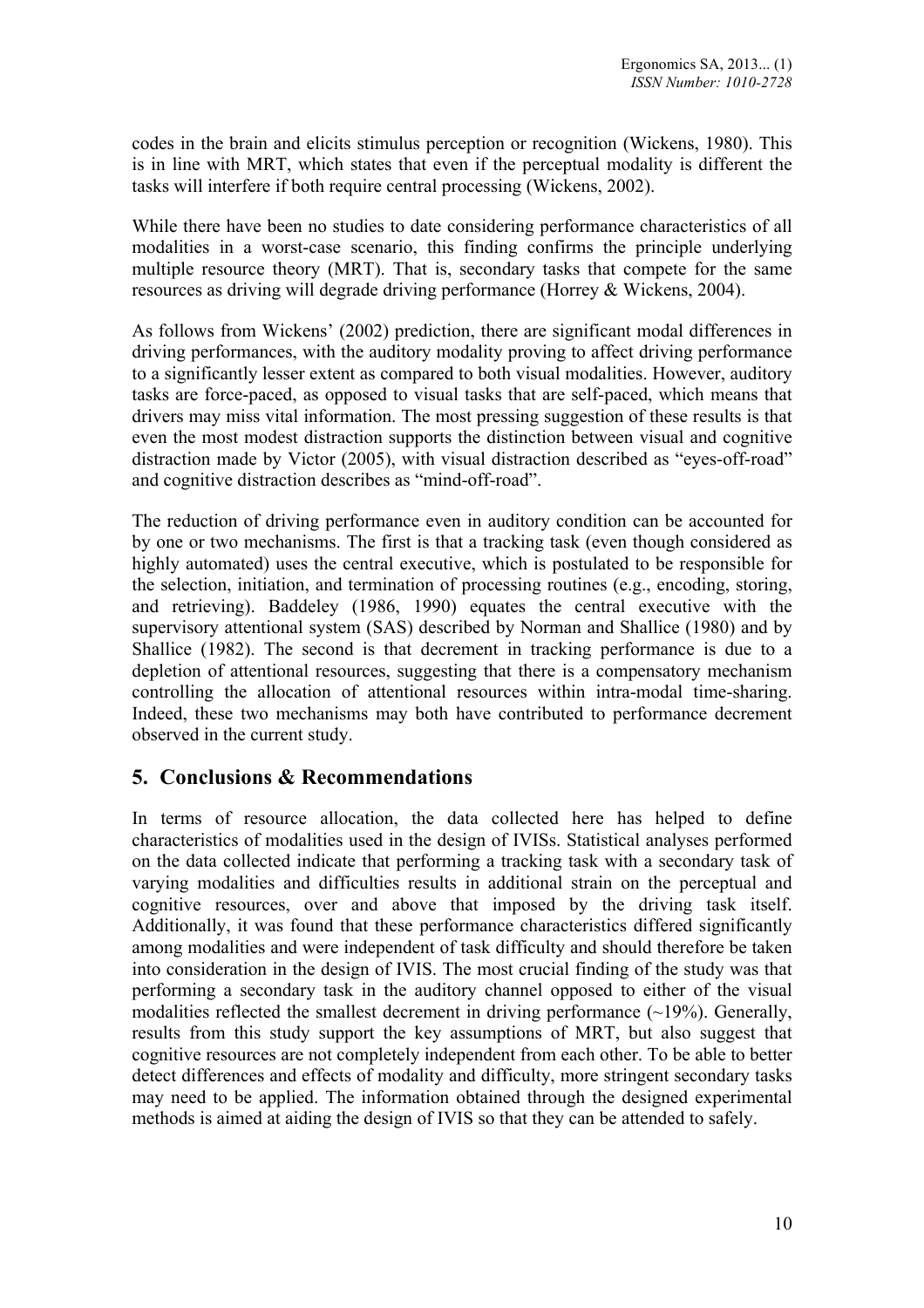Recommendations based on this study's findings therefore include the modality in which IVIS are attended to by the driver and the extent to which the IVIS demands attention. With regard to these findings, the peripheral visual field should be avoided, due to the high demand of resources this channel requires. The high difficulty secondary task (IVIS) should also be avoided where possible, yet if necessary, the difficulty should be kept to a minimum. It is essential that these findings be considered in the design of IVIS, as the prevalence of IVISs will continue to rise. If the IVISs that utilise similar conditions to those studied herein, continue to be designed and employed in motor vehicles, this will place strain on the central processing of both tasks, which will increase crash risk due to driver inattention.

## **6. Research Directions**

Further laboratory studies are necessary in order to gain a greater understanding of the underlying mechanisms of resource allocation during driving in all settings:

- Analysis of the relationship between age and resource allocation in different modalities, as utilised in driving.
- Future analysis could focus on the responses of the modalities used in this study when the information attended to in the secondary task is relevant to the driving task.
- Example 1 Resource functions were not examined between  $0^{\circ}$  and  $10^{\circ}$ . Given the increasing prevalence of HUDs, future research could focus on the resource functions within the central visual field, the  $0^{\circ}$  to  $10^{\circ}$  range.
- Further research could examine the distinction between peripheral and central visual information processing, and the characteristic of the relationship between this processing.
- The results from this study cannot necessarily be extrapolated from nonfatigued, highly concentrated drivers to drivers with low levels of cognitive activation. As the cause of those low activation levels can be two-fold (fatigue or monotony) potential distractions could affect driving performance in two different ways: If the low activation results from fatigue it is hypothesised that the driver will be distracted more easily and driving performance will decrease, while in the case of low activation levels due to the monotonous nature of the task, distractions could actually have a positive effect on driving performance because the reduce monotony and therefore can counteract the down-regulation of activation. Therefore, future studies could consider the effects of auditory and visual distraction in fatigued and monotonous conditions.

## **7. Acknowledgements**

This work was carried out under the supervision of Dr.-Ing Swantje Zschernack and advice of Professor Dr.-Ing Matthias Göebel. Further contributions were gratefully received from members of the Department of Human Kinetics and Ergonomics, Rhodes University.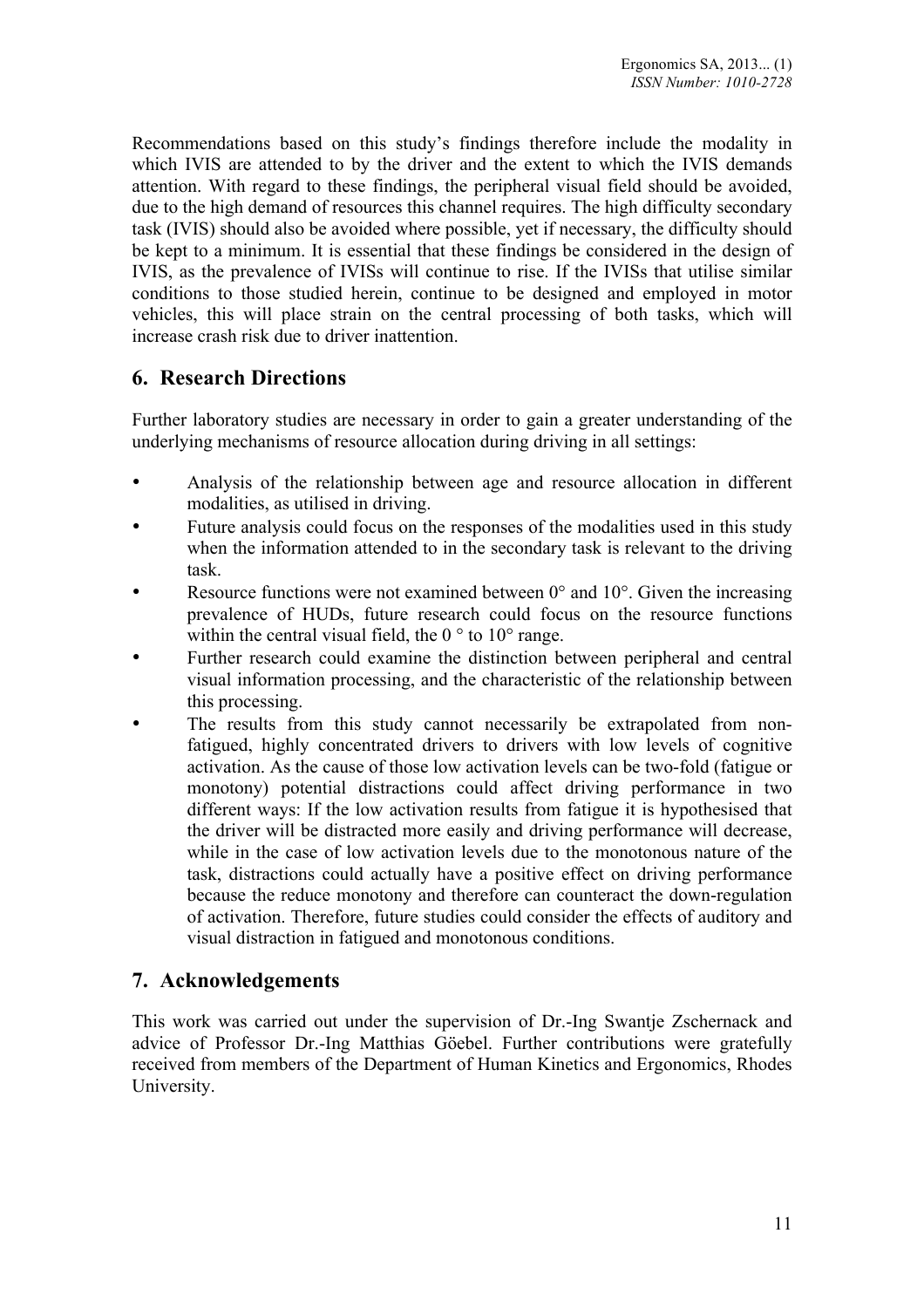### **8. References**

Alm H and Nilsson L (1995). 'The effects of a mobile telephone task on driver behaviour in a car following situation'. *Accident Analysis & Prevention*, vol. 27, pp. 707-715.

Angell L, Auflick J, Austria PA, Kochhar D, Tijerina L, Biever W, Diptiman T, Hogsett J and Kiger S (2006). *Driver workload metrics task 2 final report* DOT HS 810 635. Washington, DC: National Highway Traffic Safety Administration.

Baddeley AD (1990). *Human memory: Theory and practice*. Oxford, Oxford University Press.

Baddeley AD (1986). *Working memory*. Oxford: Clarendon Press.

Bubb H (2003.) Product Ergonomics. In: Strasser H, Kluth K, Rausch H, Bubb H (Eds.) *Quality of Work and Products in Enterprises of the Future*. 3–6. Ergonomia Verlag, Stuttgart.

Carsten O, Merat N, Janssen WH, Johansson E, Fowkes M and Brookhuis K (2005). *Human machine interaction and the safety of traffic in Europe.* Rep. No. HASTE Final Report 1.0. University of Leeds: Institute for Transport Studies.

Ensor L and West E (2013, January, 11). Road accidents 'rob SA of 10th of GDP'. *Business Day. Retrieved from: http://www.bdlive.co.za/economy/2013/01/11/roadaccidents-rob-sa-of-10th-of-gdp*

Göbel M, Novoselova N, Hesse G and Lemhöfer K (1998) Verkehrssicherheit und Benutzungseffizienz von Multifunktionsanzeige und steuergeräten im Kraftfahrzeug, Forschungsprojekt, Lehrstuhl und Institut für Arbeitswissenschaft, RWTH Aachen.

Horrey WJ and Wickens CD (2004). Driving and side task performance: The effect of display clutter, separation, and modality. *Human Factors*, 46(4): 611-624.

International Organization for Standardization (ISO) (2002). *Road vehicles – Ergonomic aspects of transport information and control systems – Dialogue management principles and compliance procedures (ISO 15005).* Geneva, Switzerland.

Klauer SG, Dingus TA, Neale VL, Sudweeks J and Ramsey DJ (2006). *The impact of driver inattention on near-crash/crash risk: An analysis using the 100- car naturalistic driving study data*: Virginia Tech Transportation Institute.

Lee JD (2007). Automation design. In G Salvendy (Ed.), *Handbook of Human Factors and Ergonomics.* Hoboken, NJ: Wiley.

Lee JD, Young KL and Regan MA (2008). Defining Driver Distraction. In Regan MA, Lee JD and Young K (Eds) (2008). *Driver distraction: Theory, Effects and Mitigation.*  Florida, USA: CRC Press.